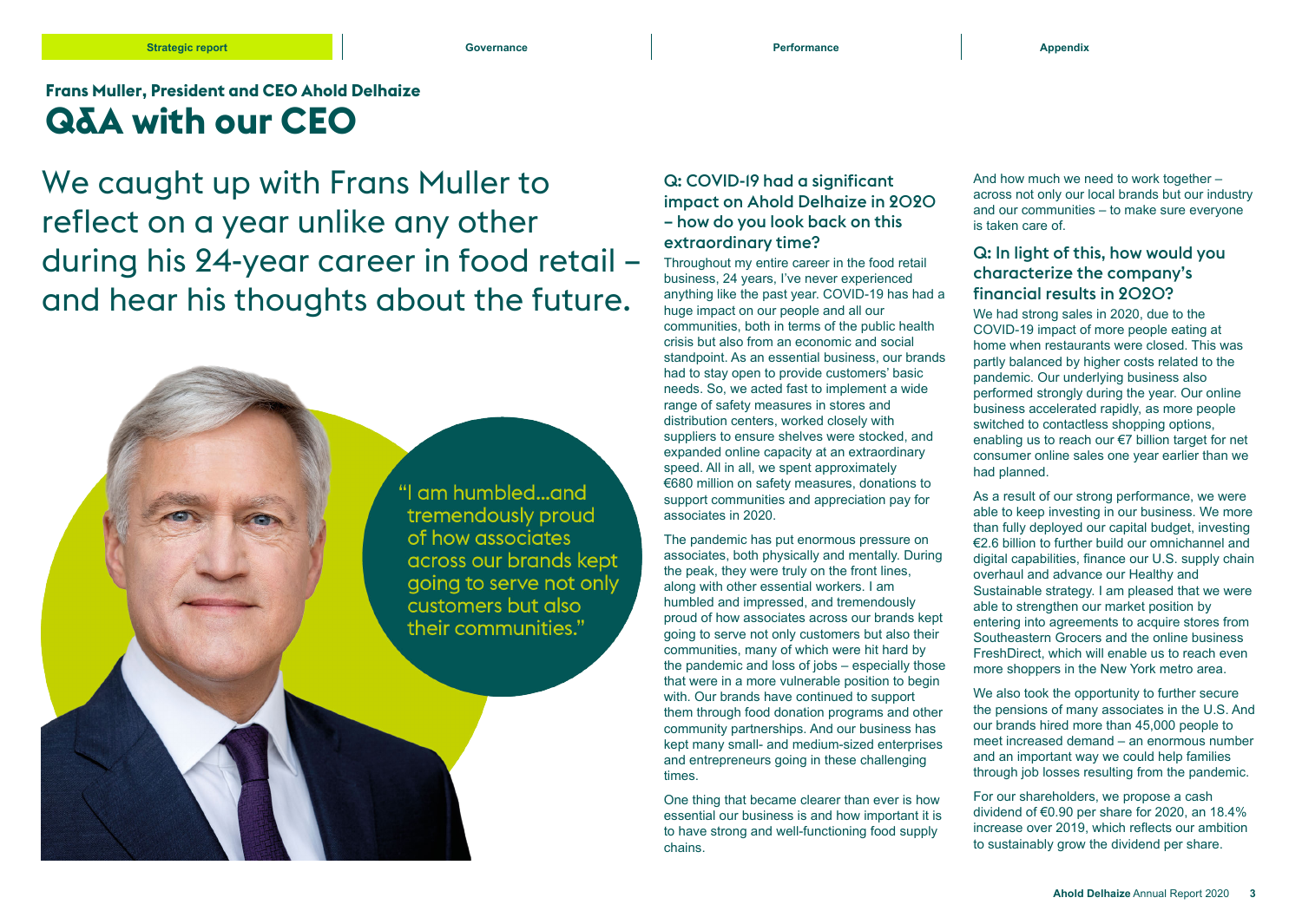### **Q&A with our CEO** continued

#### Q: You also announced several new long-term targets as part of your Healthy and Sustainable ambition. Why was this important?

Yes, we made quite a lot of progress on our Healthy and Sustainable ambitions during the year. This is very important to me personally – it's one of the reasons I work in food retail. As a leading food retailer, Ahold Delhaize is able to exercise influence both upstream and downstream in the supply chain. We need to use this influence to help our industry address some of the big sustainability challenges facing us, not only because it's the right thing to do, but also because it's important that customers and associates can trust us to take responsibility for our impacts on people and the planet.

Our ambitions in this area focus on healthier eating. In 2020, for example, we rolled out a new target aiming for sales from healthy own-brand products to comprise at least 50.5% of our total own-brand sales in 2021. We set ambitious targets to reduce food waste and carbon emissions and increase product transparency. In 2020, we took our climate disclosure to a new level, publishing targets as part of the Science Based Targets initiatives and committing to include climate-related disclosures through our support of the Task Force on Climate-related Financial Disclosures.

I am proud of the level of transparency we achieved in our first Human Rights Report, which outlined six areas where we have room for improvement – and how we plan to address them. The report was well received by our stakeholders, who said that it was realistic and transparent, showing that we not only have gaps but that we also have the ambition to close these gaps.

Our achievements led to our company being ranked as the leading healthy and sustainable food retailer in the U.S. and Europe on the Dow Jones Sustainability World Index – truly a testament to the energy and actions of people in all our local brands working to improve our healthy and sustainable performance even in such a challenging year.

#### Q: What are the biggest challenges and dilemmas you encounter while carrying out your strategy?

We operate in a highly competitive landscape, in a fast-changing world, so we face complex challenges every day. Aside from the obvious challenges we encountered due to COVID-19, one of our main dilemmas is how to balance sales and margins in our online businesses. We invest heavily in technology and digital, to make it more convenient for associates to work and customers to shop. Our challenge is to maintain financial discipline at the same time. So, we are looking at ways to improve the profitability of our online businesses, by increasing efficiency in fulfillment and supply chains, for example.

Another dilemma is how to help people find a healthy balance in nutrition and lifestyle while, at the same time, providing the wide choice of products customers want. This is especially difficult when it comes to the sale of products seen as unhealthy, such as tobacco. Because we recognize that lifestyle choices are personal, our approach is to empower customers by providing them with the information they need to make healthy choices and access to healthy products. An important part of this – especially today – is ensuring healthy foods are affordable on any budget. Our brands also work to continuously reformulate own-brand products to be healthier.

#### Q: The theme of this year's Annual Report is "Leading together through change." What does it mean to you?

Of course, we saw unprecedented change in 2020 – from the quickly developing pandemic situation, to changes in society and technology, to huge pressure on economies and jobs and the widening gap between the haves and have-nots. At the same time, customer expectations and behaviors were rapidly shifting. All this meant that associates across all our brands constantly had to adapt, learning new behaviors and skills, and new ways of serving customers.

The challenges we faced this year required us to work together more closely than ever before, not only to share knowledge internally, but also with external partners. Our people moved mountains this year – but they did not do it alone. They worked together closely with suppliers, business partners, non-profits and governments to make sure they could care for both customers and communities.

And finally, I believe that Ahold Delhaize is wellpositioned to lead during times of change and crisis. We have excellent people, and our strategy of operating great local brands means that we are very closely knit to the communities and societies we serve and that we know customers' needs very well. And we care – about each other, about customers and about communities. During our more than 150 years of operating supermarkets, we've built a strong reputation as a company that can be trusted in good and bad times. We proved that again this year and it helped our brands build loyalty and gain market share.

#### Q: What are your expectations for the coming year?

We know the coming year will remain uncertain, but we do see some trends brought on by COVID-19 that we expect will stay relevant in years to come.

Some of these trends could be considered positive. In many ways, the pandemic has brought us closer together – both in our families and in business – as we realized how much we need each other. I believe this feeling will remain long after the pandemic.

Customers became more conscious about making healthy choices for both people and the planet. Families had conversations around the dinner table about issues like climate change, food waste and healthy eating. As a result, we expect the sale of healthy and sustainable products to continue to grow.

Many people also learned to appreciate eating at home, a trend we believe will continue to a certain extent. And we will provide convenient solutions to help customers do this. Online shopping will remain part of many customers' routines – though we won't continue to see the extremely rapid growth we experienced at the height of the pandemic, we will now be growing from a higher base.

From a financial perspective, while the ongoing COVID-19 pandemic continues to bring uncertainty, we remain confident in our ability to produce strong cash flow once again in 2021, as you can see by our €1.6 billion free cash flow forecast.